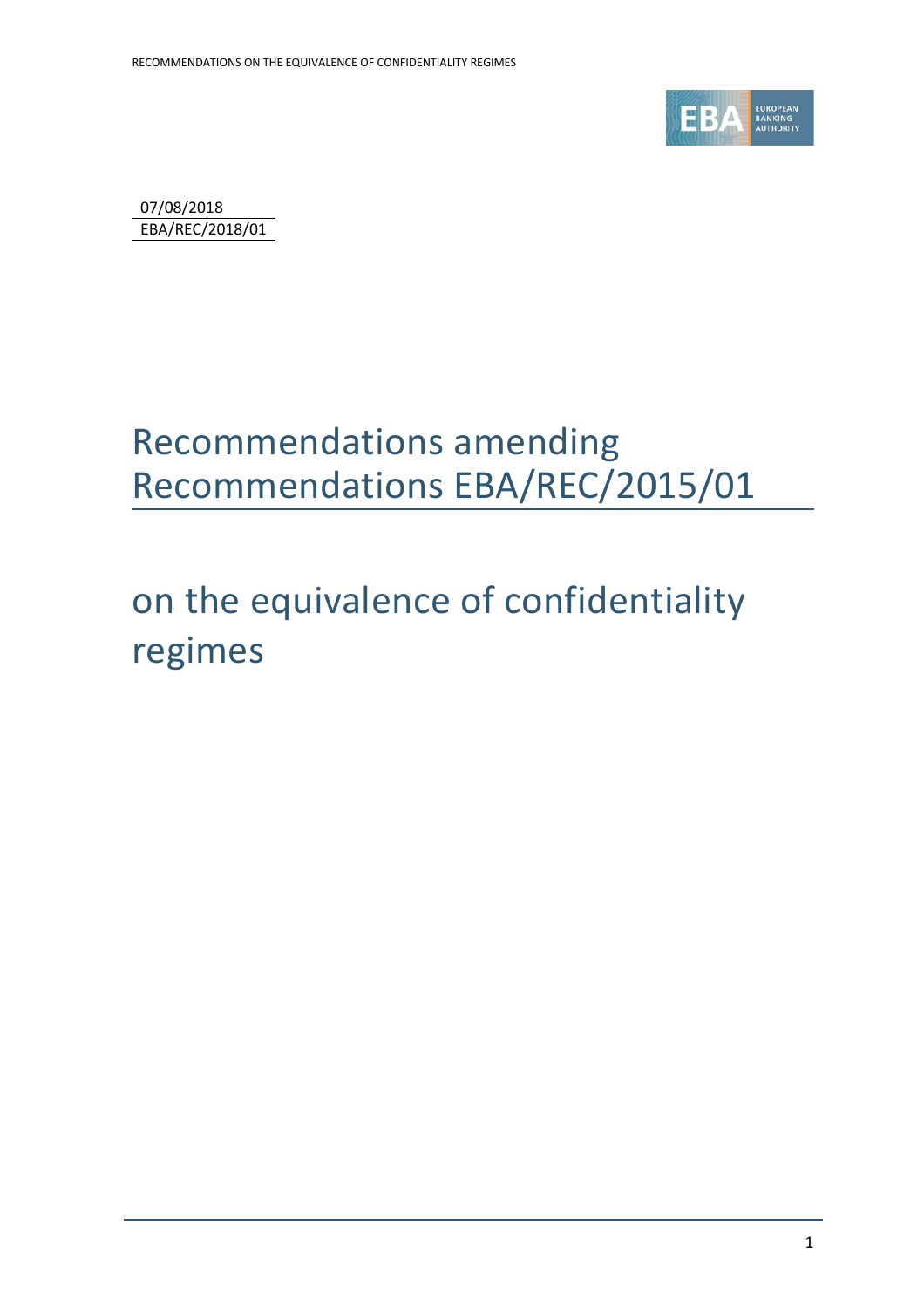

# 1. Compliance and reporting obligations

#### Status of these recommendations

- 1. This document contains recommendations issued pursuant to Article 16 of Regulation (EU) No  $1093/2010<sup>1</sup>$  $1093/2010<sup>1</sup>$ . In accordance with Article 16(3) of Regulation (EU) No 1093/2010, competent authorities and financial institutions must make every effort to comply with the recommendations.
- 2. Recommendations set the EBA view of appropriate supervisory practices within the European System of Financial Supervision or of how Union law should be applied in a particular area. Competent authorities as defined in Article 4(2) of Regulation (EU) No 1093/2010 to whom recommendations apply should comply by incorporating them into their practices as appropriate (e.g. by amending their legal framework or their supervisory processes), including where recommendations are directed primarily at institutions.

#### Reporting requirements

 $\overline{a}$ 

- 3. According to Article 16(3) of Regulation (EU) No 1093/2010, competent authorities must notify the EBA as to whether they comply or intend to comply with these recommendations, or otherwise with reasons for non-compliance, by 08/10/2018. In the absence of any notification by this deadline, competent authorities will be considered by the EBA to be non-compliant. Notifications should be sent by submitting the form available on the EBA website to [compliance@eba.europa.eu](mailto:compliance@eba.europa.eu) with the reference 'EBA/REC/2018/01'. Notifications should be submitted by persons with appropriate authority to report compliance on behalf of their competent authorities. Any change in the status of compliance must also be reported to EBA.
- 4. Notifications will be published on the EBA website, in line with Article 16(3).

<span id="page-1-0"></span><sup>1</sup> Regulation (EU) No 1093/2010 of the European Parliament and of the Council of 24 November 2010 establishing a European Supervisory Authority (European Banking Authority), amending Decision No 716/2009/EC and repealing Commission Decision 2009/78/EC, (OJ L 331, 15.12.2010, p.12).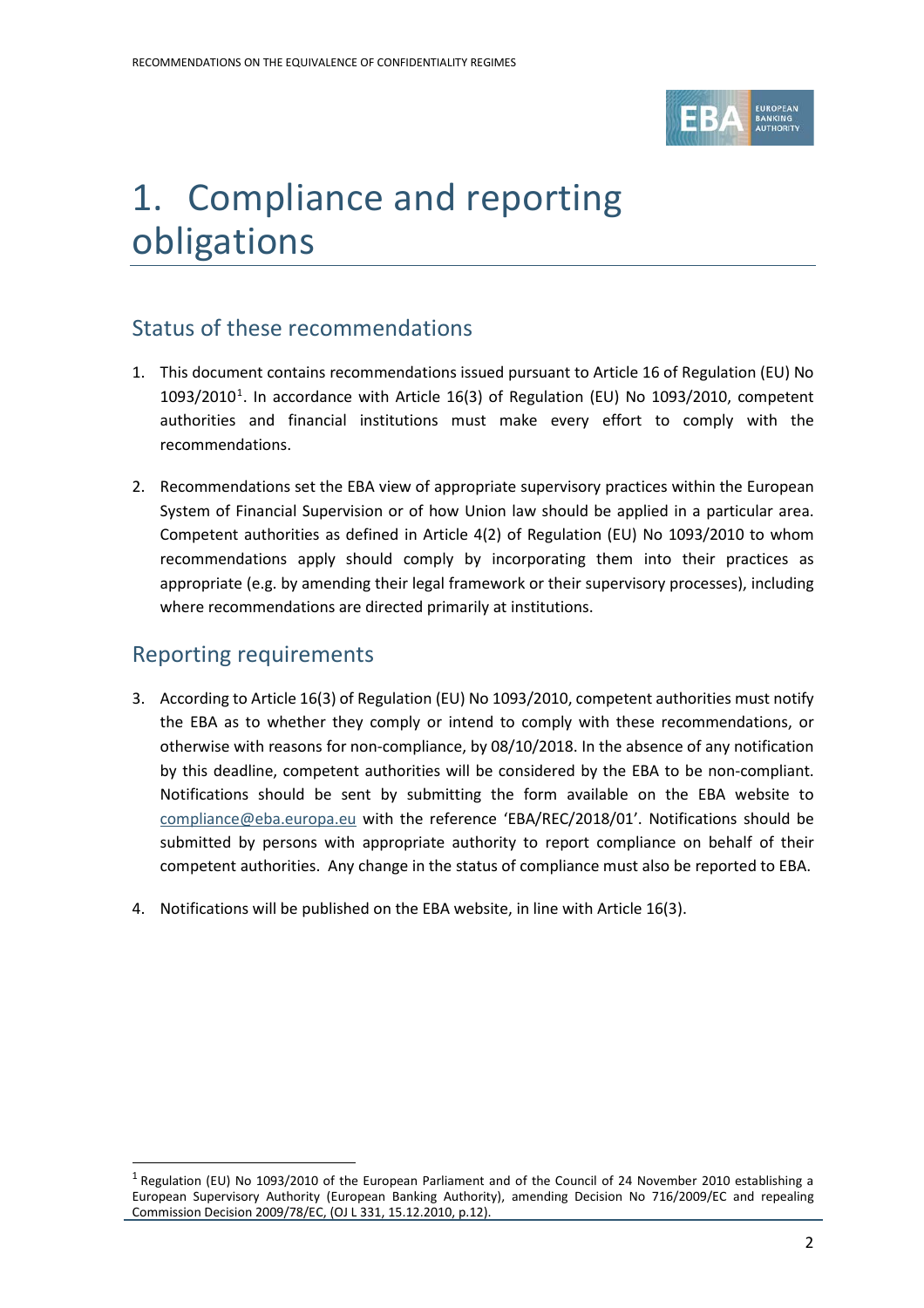

### 2. Addressees

5. These recommendations are addressed to competent authorities as defined in of Article 4(2) of Regulation (EU) No 1093/2010.

# 3. Implementation

#### Date of application

6. These recommendations apply from dd.XX.XXX.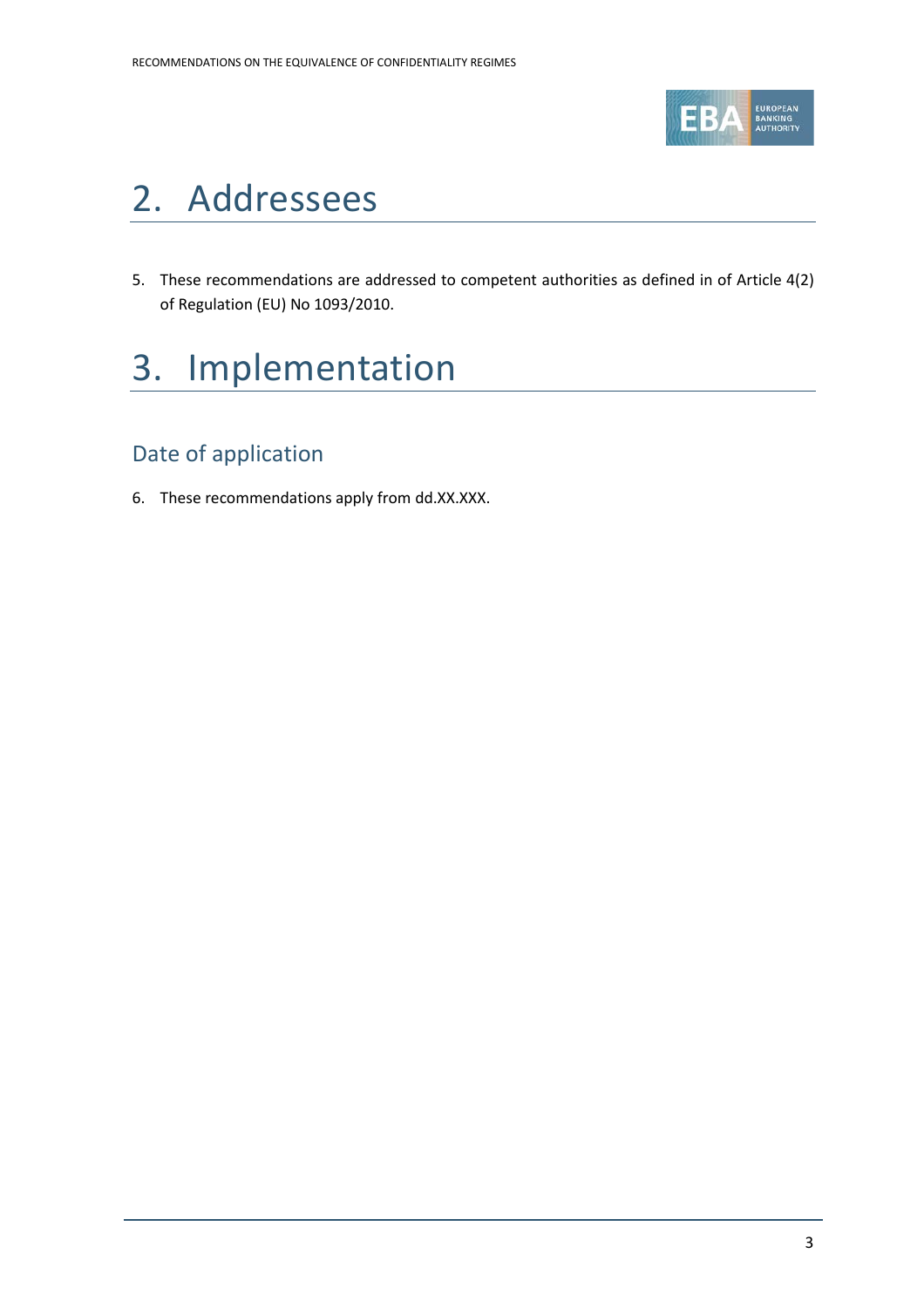

### 4. Amendments

#### 7. Recommendations EBA/REC/2015/01 on the equivalence of confidentiality regimes are amended as follows:

The following rows are added to the Annex "Table of authorities assessed and equivalence assessment performed"

| <b>AUTHORITY</b><br><b>ASSESSED</b> | <b>PRINCIPLE 1:</b><br><b>NOTION OF</b><br><b>CONFIDENTIAL</b><br><b>INFORMATION</b> | <b>PRINCIPLE 2:</b><br><b>PROFESSIONAL</b><br><b>SECRECY</b><br><b>REQUIREMENTS</b> | <b>PRINCIPLE 3:</b><br><b>RESTRICTIONS ON</b><br>THE USE OF<br><b>CONFIDENTIAL</b><br><b>INFORMATION</b> | <b>PRINCIPLE 4:</b><br><b>RESTRICTIONS ON</b><br><b>FURTHER DISCLOSURE</b><br>OF CONFIDENTIAL<br><b>INFORMATION</b> | <b>ADDITIONAL</b><br><b>INFORMATION FOR</b><br><b>CONSIDERATION:</b><br><b>BREACH OF</b><br><b>PROFESSIONAL</b><br><b>SECRECY AND</b><br><b>OTHER</b><br><b>REQUIREMENTS</b><br><b>RELATED TO</b><br><b>CONFIDENTIAL</b><br><b>INFORMATION</b><br><b>DISCLOSURE</b> | <b>OVERALL</b><br><b>ASSESSMENT</b> |
|-------------------------------------|--------------------------------------------------------------------------------------|-------------------------------------------------------------------------------------|----------------------------------------------------------------------------------------------------------|---------------------------------------------------------------------------------------------------------------------|---------------------------------------------------------------------------------------------------------------------------------------------------------------------------------------------------------------------------------------------------------------------|-------------------------------------|
| <b>Bailiwick of</b>                 | 21<br>of<br>the<br>Art.<br>Financial Services                                        | 21<br>of<br>the<br>Article<br>Services<br>Financial                                 | Section $2(2)$ and $2(3)$ of<br>the Financial Services                                                   | 21<br>Section<br>of<br>the<br>Services<br>Financial                                                                 | Section 21 of the<br>Services<br>Financial                                                                                                                                                                                                                          | Equivalent                          |
| <b>Guernsey</b>                     | Commission                                                                           | Commission (Bailiwick                                                               | Commission (Bailiwick                                                                                    | Commission (Bailiwick                                                                                               | Commission                                                                                                                                                                                                                                                          |                                     |
|                                     | (Bailiwick<br>of                                                                     | of Guernsey) Law                                                                    | of Guernsey) Law                                                                                         | of Guernsey) Law                                                                                                    | (Bailiwick<br>0f                                                                                                                                                                                                                                                    |                                     |
| Guernsey<br>1)                      | Guernsey) Law                                                                        |                                                                                     | Article 34B of the                                                                                       |                                                                                                                     | Guernsey) Law                                                                                                                                                                                                                                                       |                                     |
| Financial<br><b>Services</b>        |                                                                                      | of<br>43<br>the<br>Article                                                          | Protection of investors                                                                                  | Articles 44 and 45 of                                                                                               |                                                                                                                                                                                                                                                                     |                                     |
| Commission                          | Article 43 of the                                                                    | <b>Banking</b><br>Supervision                                                       | (Bailiwick of Guernsey)                                                                                  | the<br>Banking                                                                                                      | Article 43 of the                                                                                                                                                                                                                                                   |                                     |
|                                     | <b>Banking</b>                                                                       | (Bailiwick of Guernsey)                                                             | Law                                                                                                      | Supervision (Bailiwick                                                                                              | <b>Banking Supervision</b>                                                                                                                                                                                                                                          |                                     |
|                                     | Supervision                                                                          | Law                                                                                 | 80<br>of the<br>Article                                                                                  | of Guernsey) Law                                                                                                    | (Bailiwick<br>0f                                                                                                                                                                                                                                                    |                                     |
|                                     | (Bailiwick<br>of                                                                     | Article<br>34A of the                                                               | <b>Business</b><br>Insurance                                                                             | Articles 34B and 34C if                                                                                             | Guernsey) Law                                                                                                                                                                                                                                                       |                                     |
|                                     | Guernsey) Law                                                                        | Protection of Investors                                                             |                                                                                                          | of<br>Protection<br>the                                                                                             |                                                                                                                                                                                                                                                                     |                                     |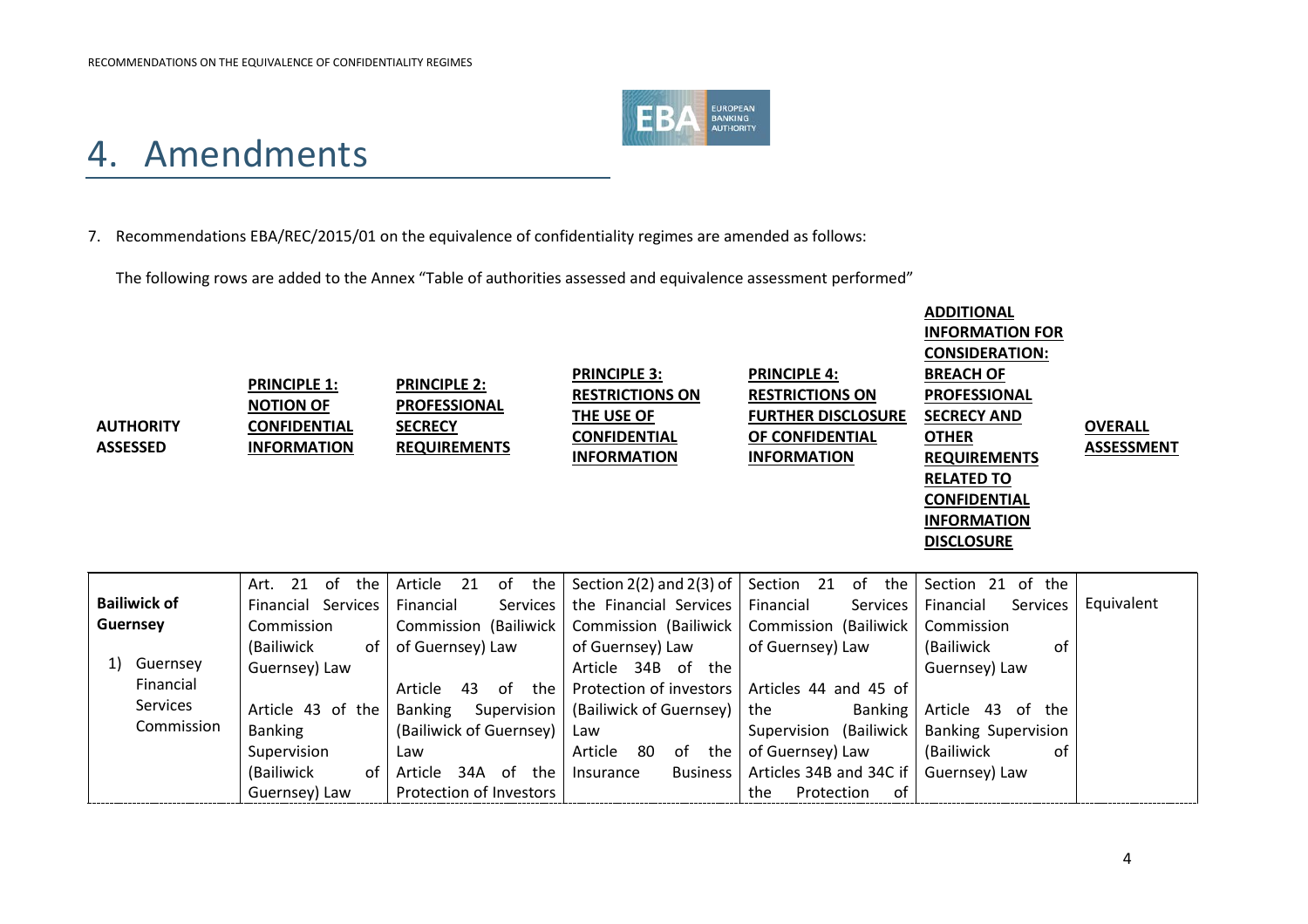

| https://www. |                           | (Bailiwick of Guernsey)      | (Bailiwick of Guernsey)     | Investors (Bailiwick of     | Article 34A of the           |  |
|--------------|---------------------------|------------------------------|-----------------------------|-----------------------------|------------------------------|--|
| gfsc.gg/     | Article 34A of the        | Law                          | Law                         | Guernsey) Law               | Protection<br>of             |  |
|              | Protection<br>of          |                              |                             |                             | Investors (Bailiwick         |  |
|              | Investors                 | 79<br>of the<br>Article      | Article 57 of the           | Articles 80, 84, 81A of     | of Guernsey) Law             |  |
|              | (Bailiwick<br>of          | Insurance<br><b>Business</b> | Insurance<br>Managers       | the Insurance Business      |                              |  |
|              | Guernsey) Law             | (Bailiwick of Guernsey)      | Insurance<br>and            | (Bailiwick of Guernsey)     | Article 79 of the            |  |
|              |                           | Law                          | Intermediaries              | Law                         | <b>Business</b><br>Insurance |  |
|              | Article 79 of the         |                              | (Bailiwick of Guernsey)     |                             | (Bailiwick<br>of             |  |
|              | <b>Insurance Business</b> | 56 of the<br>Article         | Law                         | Articles 57, 58, 58A of     | Guernsey) Law                |  |
|              | (Bailiwick<br>of          | Insurance<br>Managers        |                             | the<br>Insurance            |                              |  |
|              | Guernsey) Law             | and<br>Insurance             | Article 44<br>of<br>the     | <b>Managers</b><br>and      | Article 56 of the            |  |
|              |                           | Intermediaries               | Regulation<br>of            | Insurance                   | Insurance Managers           |  |
|              | Article 56 of the         | (Bailiwick of Guernsey)      | Fiduciaries,                | Intermediaries              | and<br>Insurance             |  |
|              | Insurance                 | Law                          | Administration              | (Bailiwick of Guernsey)     | Intermediaries               |  |
|              | Managers<br>and           |                              | businesses<br>and           | Law                         | of<br>(Bailiwick             |  |
|              | Insurance                 | Article 43<br>of<br>the      | <b>Directors</b><br>Company |                             | Guernsey) Law                |  |
|              | Intermediaries            | Regulation<br>0f             | (Bailiwick<br>etc.<br>of    | Articles 44 and 45 of       |                              |  |
|              | (Bailiwick<br>of          | Fiduciaries,                 | Guernsey) Law               | Regulation<br>the<br>of     | Article 43 of<br>the         |  |
|              | Guernsey) Law             | Administration               |                             | Fiduciaries,                | Regulation<br>of             |  |
|              |                           | businesses<br>and            |                             | Administration              | Fiduciaries,                 |  |
|              | Article 43 of the         | Company<br><b>Directors</b>  |                             | businesses<br>and           | Administration               |  |
|              | Regulation<br>of          | (Bailiwick<br>of<br>etc.     |                             | <b>Directors</b><br>Company | businesses<br>and            |  |
|              | Fiduciaries,              | Guernsey) Law                |                             | (Bailiwick<br>of<br>etc.    | Company Directors            |  |
|              | Administration            |                              |                             | Guernsey) Law               | etc. (Bailiwick<br>of        |  |
|              | businesses<br>and         |                              |                             |                             | Guernsey) Law                |  |
|              | Company                   |                              |                             | Paragraph 2.7 of the        |                              |  |
|              | <b>Directors</b><br>etc.  |                              |                             | Instrument<br>of            |                              |  |
|              | of<br>(Bailiwick          |                              |                             | Delegation                  |                              |  |
|              | Guernsey) Law             |                              |                             |                             |                              |  |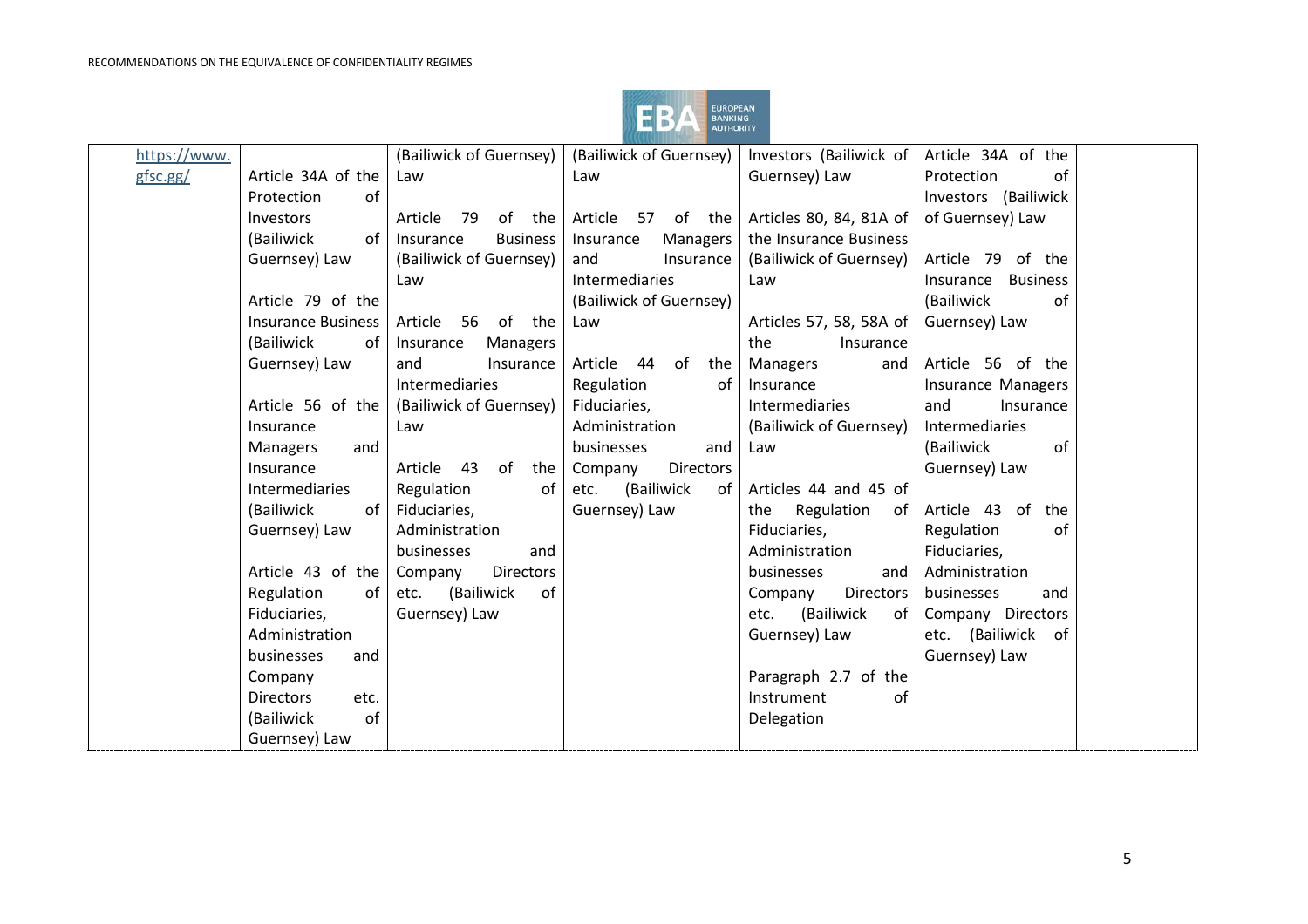

| <b>Oriental Republic</b><br>of Uruguay<br>Superintende<br>1)<br>nce of the<br>Financial<br>Services of<br>the Central<br>Bank of<br>Uruguay<br>http://www.<br>bcu.gub.uy/l<br>ngles/Paginas<br>/Financial-<br>Institutions.a<br>SDX | Articles 8, 9, 10, 11<br>of the Law 18.381<br>Items 1, 2 and 3 of<br>the Resolution D-<br>46-2016                                                         | Articles 20 and 21 of<br>the Central Bank<br>Uruguay Organic<br>Charter<br>Articles 163 and 302<br>of the Criminal Code                                                                                                           | Articles 34 and 35 of<br>the Central Bank of<br><b>Uruguay Charter</b><br>Articles $14 - 27$ of the<br>Law 18.401<br>Articles $5 - 8$ of the<br>Law 17.835 | Article 190(3) of the<br>Code of Civil<br>Procedure<br>Articles 120 and 197<br>of the Uruguayan<br>Constitution<br>Articles $20 - 23$ of the<br>Law 16.698<br>Articles $9 - 10$ of the<br>Law 13.381<br>Article 1 of the Board<br>of Directors<br>Regulation | Article 21 of the<br>Central Bank of<br><b>Uruguay Charter</b><br>Articles 163 and 302<br>of the Criminal Code                                                                                              | Equivalent |
|-------------------------------------------------------------------------------------------------------------------------------------------------------------------------------------------------------------------------------------|-----------------------------------------------------------------------------------------------------------------------------------------------------------|-----------------------------------------------------------------------------------------------------------------------------------------------------------------------------------------------------------------------------------|------------------------------------------------------------------------------------------------------------------------------------------------------------|--------------------------------------------------------------------------------------------------------------------------------------------------------------------------------------------------------------------------------------------------------------|-------------------------------------------------------------------------------------------------------------------------------------------------------------------------------------------------------------|------------|
| <b>Republic of Korea</b><br>Bank of<br>1)<br>Korea<br>http://www.<br>bok.or.kr/en<br>g/engMain.a<br>ction                                                                                                                           | Article 42 of the<br>Bank of Korea Act<br>Article 9 of the<br>Official<br>and<br>Information<br>Disclosure Act<br>Article 31, 33 of<br>the Statistics Act | Article 42 of the Bank<br>of Korea Act<br>Article 34<br>of the<br><b>Statistics Act</b><br>Article 4 of the Act on<br>Real Name Financial<br>Transactions<br>Article 127<br>of the<br><b>Criminal Act</b><br>Article<br>20 of the | Articles 1, 28, 42, 56-<br>59, 64-65, 68-69, 81 of<br>the Bank of Korea Act                                                                                | Article 94 of the Bank<br>of Korea Act<br>Article<br>20<br>Foreign<br>Exchange<br><b>Transactions Act</b><br>Articles 303, 315 and<br>of the Civil<br>3017<br>Procedure Act                                                                                  | Article 104 of the<br>Bank of Korea Act<br>of the Article 127 of the<br><b>Criminal Act</b><br>Article 4 and 6 of the<br>Act on Real name<br>Financial<br>Transactions<br>and<br>of<br>Guarantee<br>Secrecy | Equivalent |